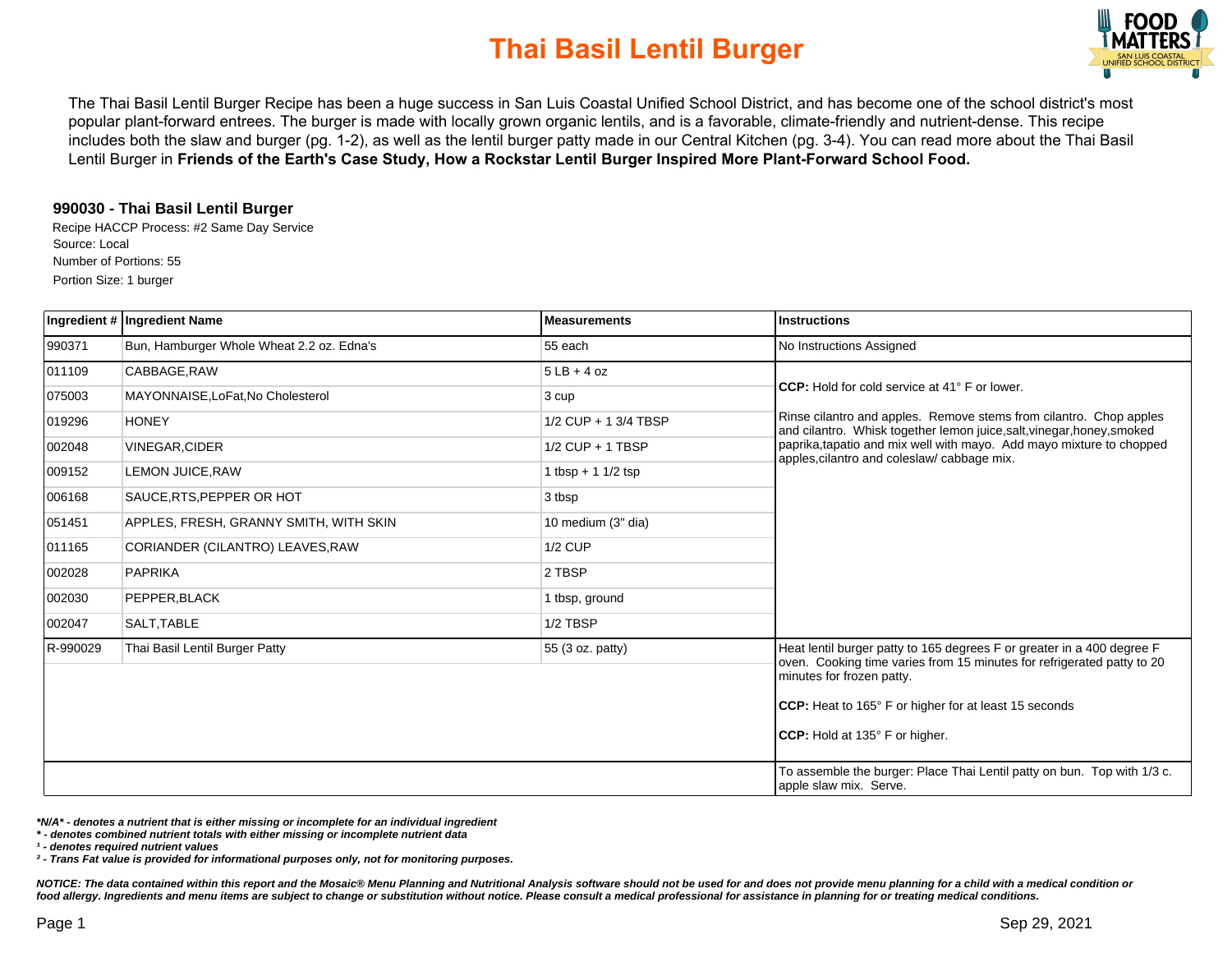

#### \*Nutrients are based upon 1 Portion Size (1 burger)

| Calories <sup>1</sup>      | 426.207 kcal             | <b>Total Fat</b>       | $9.696$ g  | <b>Total Dietary Fiber</b> | 17.356 g      | Vitamin C | 22.229 mg   |                               | 20.474% Calories from Total Fat     |  |
|----------------------------|--------------------------|------------------------|------------|----------------------------|---------------|-----------|-------------|-------------------------------|-------------------------------------|--|
| Saturated Fat <sup>1</sup> | 1.414 g                  | Trans Fat <sup>2</sup> | *0.000*g   | Protein                    | $15.109$ g    | Iron      | 4.429 mg    |                               | 2.986% Calories from Sat Fat        |  |
| Sodium <sup>1</sup>        | 439.950 mg               | Cholesterol            | 43.623 mg  | Vitamin A                  | 4843.453 IU   | Water     | *81.267* g  |                               | *0.000%* Calories from Trans Fat    |  |
| Sugars                     | *8.949*g                 | Carbohydrate           | 71.163 g   | Calcium                    | 80.122 mg Ash |           | *N/A* $g$   |                               | 66.787% Calories from Carbohydrates |  |
| Moisture Change            | $0.000 \%$               | Fat Change             | $0.000 \%$ | <b>Portion Cost</b>        | \$0.000       |           |             | 14.180% Calories from Protein |                                     |  |
| Type of Fat                | $\overline{\phantom{a}}$ |                        |            |                            |               |           |             |                               |                                     |  |
| Components                 |                          |                        |            |                            |               |           |             |                               |                                     |  |
| Meat/Meat ALT              | 2 oz eg                  | Grain 2 oz eq          | Fruit      | cup                        | Vegetable     | cup       | Milk<br>cup |                               |                                     |  |
| <b>Allergano</b>           |                          |                        |            |                            |               |           |             |                               |                                     |  |

| Allergens |                   |     |  |  |  |  |  |  |
|-----------|-------------------|-----|--|--|--|--|--|--|
| Sov       | <b>Wheat</b><br>. | Egg |  |  |  |  |  |  |

**\*N/A\* - denotes a nutrient that is either missing or incomplete for an individual ingredient**

**¹ - denotes required nutrient values**

**<sup>\* -</sup> denotes combined nutrient totals with either missing or incomplete nutrient data**

**² - Trans Fat value is provided for informational purposes only, not for monitoring purposes.**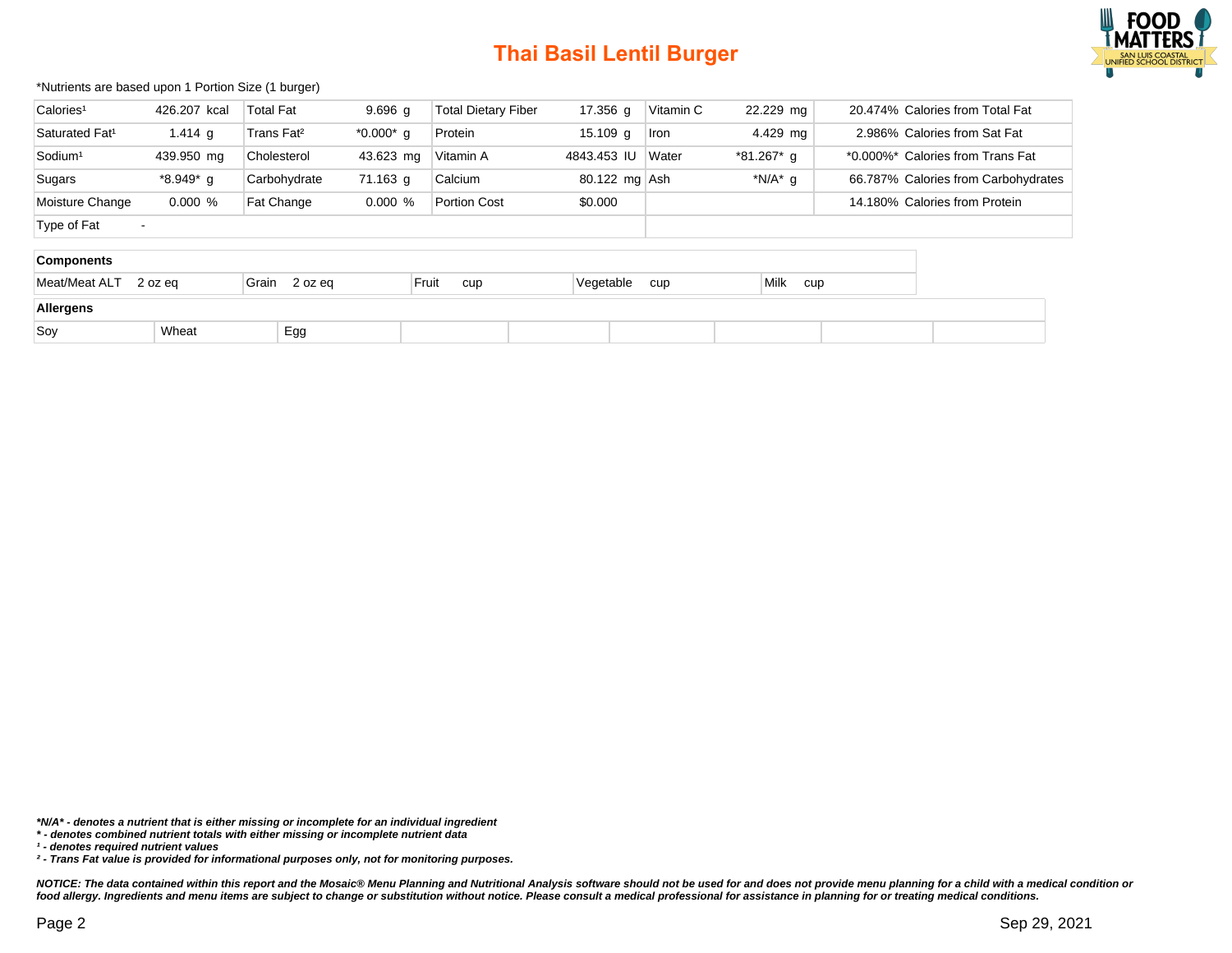

### **990029 - Thai Basil Lentil Burger Patty**

Recipe HACCP Process: #3 Complex Food Preparation Source: Lauren Thomas Number of Portions: 250 Portion Size: 3 oz. patty

|        | Ingredient # Ingredient Name                     | <b>Measurements</b>                      | <b>Instructions</b>                                                                                                                                                                                                                                                                                                                                                                                    |  |  |  |
|--------|--------------------------------------------------|------------------------------------------|--------------------------------------------------------------------------------------------------------------------------------------------------------------------------------------------------------------------------------------------------------------------------------------------------------------------------------------------------------------------------------------------------------|--|--|--|
| 016144 | LENTILS, PINK, RAW                               | 14 LB                                    | In large stock pot, combine lentils with enough water to cover by several<br>inches. Cover and cook over medium high heat until fully cooked. 24<br>quarts water per 12 lbs. of lentils. Strain additional water.                                                                                                                                                                                      |  |  |  |
| 011507 | SWEET POTATO, RAW, UNPREP                        | $15$ LB + 8 oz                           | Peel, chop, and shred the sweet potatoes in the Robot Coupe.                                                                                                                                                                                                                                                                                                                                           |  |  |  |
| 002044 | <b>BASIL, FRESH</b>                              | $2$ LB + 12 oz                           | Combine basil, chopped cilantro, minced garlic, soy sauce, curry powder,<br>ginger, garlic powder and lime juice.                                                                                                                                                                                                                                                                                      |  |  |  |
| 011165 | CORIANDER (CILANTRO) LEAVES, RAW                 | $2$ LB + 12 oz                           |                                                                                                                                                                                                                                                                                                                                                                                                        |  |  |  |
| 799939 | GARLIC, RAW                                      | $1/2$ CUP, MINCED + 2 $1/2$ tbsp, MINCED |                                                                                                                                                                                                                                                                                                                                                                                                        |  |  |  |
| 009160 | LIME JUICE, RAW                                  | 2 CUP                                    |                                                                                                                                                                                                                                                                                                                                                                                                        |  |  |  |
| 016123 | SOY SAU MADE FROM SOY&WHEAT (SHOYU)              | $1$ CUP + 5 TBSP                         |                                                                                                                                                                                                                                                                                                                                                                                                        |  |  |  |
| 002015 | <b>CURRY POWDER</b>                              | 1 $cup + 5$ 1/2 TBSP                     |                                                                                                                                                                                                                                                                                                                                                                                                        |  |  |  |
| 002021 | GINGER.GROUND                                    | $1/2$ cup + 2 $1/2$ TBSP                 |                                                                                                                                                                                                                                                                                                                                                                                                        |  |  |  |
| 002020 | <b>GARLIC POWDER</b>                             | 1 cup                                    |                                                                                                                                                                                                                                                                                                                                                                                                        |  |  |  |
| 050430 | EGGS, WHOLE, FROZEN, PASTEURIZED, RAW            | $3LB + 8 oz$                             | Add cooked lentils and shreded sweet potatoes to spice mixture. Add egg                                                                                                                                                                                                                                                                                                                                |  |  |  |
| 008120 | CEREALS, OATS, REG & QUICK & INST, NOT FORT, DRY | $6LB + 4 oz$                             | and oats and mix to combine.                                                                                                                                                                                                                                                                                                                                                                           |  |  |  |
|        |                                                  |                                          | Form 3oz. balls of mixture and flatten to form a burger patty. Place on<br>parchment paper and refrigerate to cool. Can be frozen if neccessary.                                                                                                                                                                                                                                                       |  |  |  |
|        |                                                  |                                          | Place burgers on parchment lined sheet pan. Drizzle with olive oil. If<br>cooking from refrigerated form bake in oven for 15 minutes at 400<br>degrees F until golden brown. If cooking from frozen, bake for 20 minutes<br>at 400 degrees F until golden brown.<br>CCP: Internal temperature of the patty must be 165 degrees F or greater.<br>CCP: Item must be held at 135 degrees F until service. |  |  |  |

**\*N/A\* - denotes a nutrient that is either missing or incomplete for an individual ingredient**

**\* - denotes combined nutrient totals with either missing or incomplete nutrient data**

**¹ - denotes required nutrient values**

**² - Trans Fat value is provided for informational purposes only, not for monitoring purposes.**